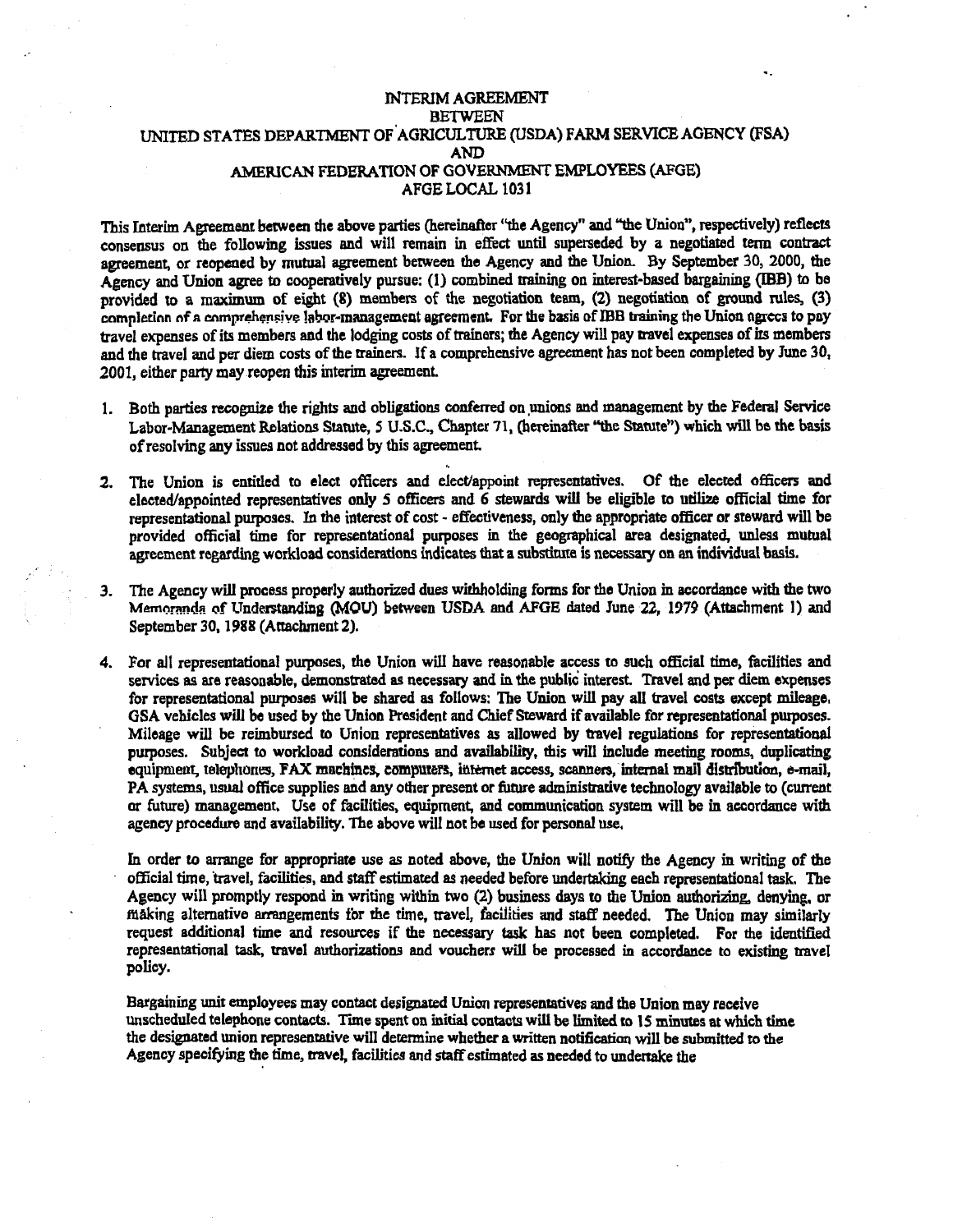representational task. Each Union Officer, Steward or Representative will record official time used on the appropriate fonn, SF-71, and will add a notation to state purpose of official time. Such use of official time will be recorded on the appropriate time and attendance report.

*S.*  For purposes of this Agreement, a "grievance" means any complaint as defined under Section 7103 (a)(9) (Attachment 3) of the Statute, excluding from grievability such issues as are defined under Section 7121(c) (Attachment 4) of the Statute.

Grievance procedures will generally adhere to the procedures outlined in Section 7121 of the Statute.

A grieving employee will first raise the matter to be grieved to the appropriate Union Steward in person, (if on site), or by phone. The Union will raise the issue with the grievant's immediate supervisor within fifteen (15) workdays of the date the grievant became aware, or had reason to become aware, of the incident giving rise to the grievance. As a minimum, the written grievance will note the incident being grieved and identify the specific law, rule, regulation or contract provision allegedly violated, the remedy requested, and identify the appropriate Union Steward representing the grievant. If any formal discussion is held during the grievance steps the supervisor must extend a notice to the Union to he present, even if the Grievant bas not requested Union representation.

Within fifteen (15) workdays of receipt of a written grievance, the supervisor will review the matter being grieved, schedule and hold a meeting to include the supervisor, the grievant and/or Union Steward, and another management designee, if desired by management, and discuss me issues. The supervisor will forward a written response granting or denying the remedy requested within fifteen ( 1S) workdays of that meeting.

If not satisfied with the immediate supervisor's response, the Union may similarly submit a written request for review by the State Executive Director (SED) within fifteen (15) workdays of receipt of the immediate supervisor's decision. Within fifteen (IS) workdays of receipt, the SED or designee will schedule a meeting to include the Chief Steward or designee, the grievant or Union Steward originally involved, the SED or designee and a management designee, if desired by management. The SED or designee will respond with a written decision granting or denying the remedy requested within fifteen  $(15)$  workdays of that meeting.

The Union retains the right to determine which Union official(s) will attend each step of the grievance. The Union may designate an equal nwnber of Union officials. as there are management officials at eaeb step of the grievance.

If the Union is not satisfied with the SED's response, that response may be appealed to arbitration within twenty (20) calendar days of receipt of the final Agency response. Arbitration procedures will generally adhere to those described under item 6 of this agreement.

Time limits indicated above may be modified by mutual agreement of both parties. Failure to meet agreed upon time limits will allow the Agency to reject a grievance/appeal to arbitration as untimely, or will allow the Union to proceed to the next step in this procedure.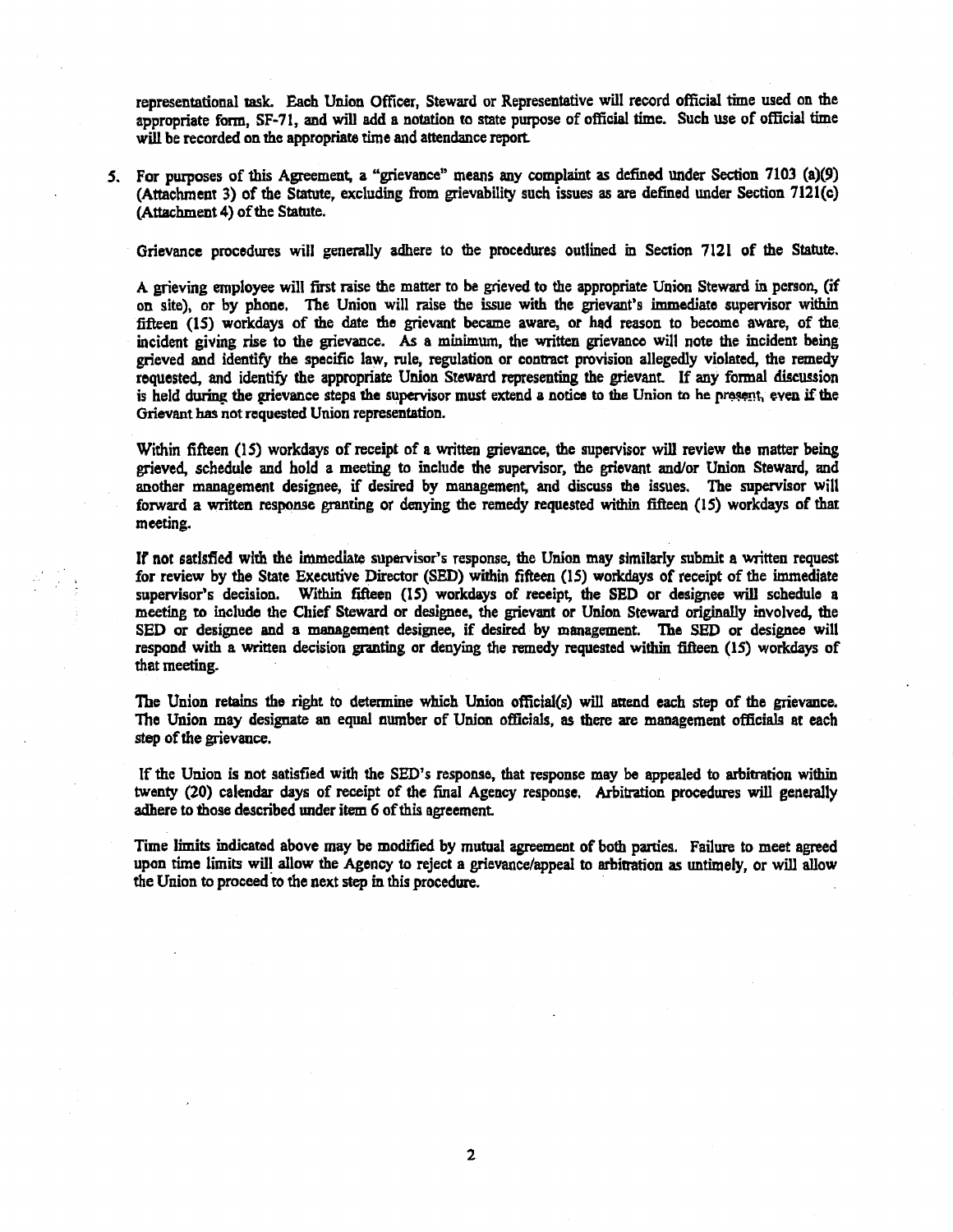6. The party invoking arbitration will request the Federal Mediation and Conciliation Service (FMCS) to furnish the panies a list of seven impanial persons qualified to act as arbitrators. Any and all fees charged by FMCS will be the responsibility of the party invoking the arbitration. An information copy of the request will be sent to the other party. The Agency and the Union shall agree, within fifteen (15) working days after receipt of the list, upon one of the listed arbitrators. If they cannot agree, they will each 5trike one name from the list and shall repeat the procedure. The remaining individual shall be the duly selected arbitrator. The Union will mainrain a Jog of each arbitration case for the purpose of rotation. The log will be used for determining which party strikes first for the next arbitration. The arbitrator's decision shall be binding on the parties, unless either party files exception to an award in accordance with regulations prescribed by the Federal Labor Relations Authority.

If the parties fail to agree on a joint submission of the issue for arbitration, each shall submit a separate submission and the arbitrator shall determine the issue or issues to be heard.

The arbitrator's fees and expenses of the arbitration, if any, will be borne in equal shares. The arbitration hearing will be held, if possible, on the Agency's premises during the regular day shift hours of the basic workweek. All bargaining unit employees (BUE) in the hearing shall be in duty status during the number of hours they would normally be at work and in accordance with law and Government-wide rules and regulations. The parties will mutually agree on a case-by-case basis to appropriate arrangements to ensure all Employees needed for the hearing are available and able to paniclpate on official time without unduly interfering with workload demands.

- 7. Unless there are compelling workload demands, a reasonable amount of official time will be granted to bargaining unit employees designated by the Union to attend Union sponsored training sessions, provided the subject matter of the sessions specifically pertain to bargaining unit representational matters (e.g. Steward/Officer training, grievance handling, arbitration, negotiations, Merit System Protection Board (MSPB) / Equal Employment Opportunity Commission (EEOC) practice and procedure, Federal Lahor Relations Authority (FLRA) pmctice and procedure, etc.) and not to internal Union business. Agency approval ofofficial time for training of bargaining unit employees will only be considered if the Union sanctions the training and pays any applicable travel and per diem expenses associated with traveling to or attending the training.
- 8. Management agrees to negotiate issues under Section 7106(b)(1) of the Statue in accordance with  $E$ , 0. 12871 and that Statue.
- 9. The Agency will allow the Union to post to the existing office bulletin board/wall space.
- 10. The parties agree to begin negotiation of an additional MOU, within 60 calendar days of both parties signing this agreement, for the purpose of establishing a Labor-Management Partnership Council, which will include representatives of Management, the Union, MACOE, MACS, the State Committee, and a County Committee.
- 11. This agreement wiU be effective immediately upon signature by the appropriate Union and Agency representatives.

FOR THE UNION

Dans A Mally 9/14/2000

FOR THE AGENE -2007 **DAVID S.** State Executive Director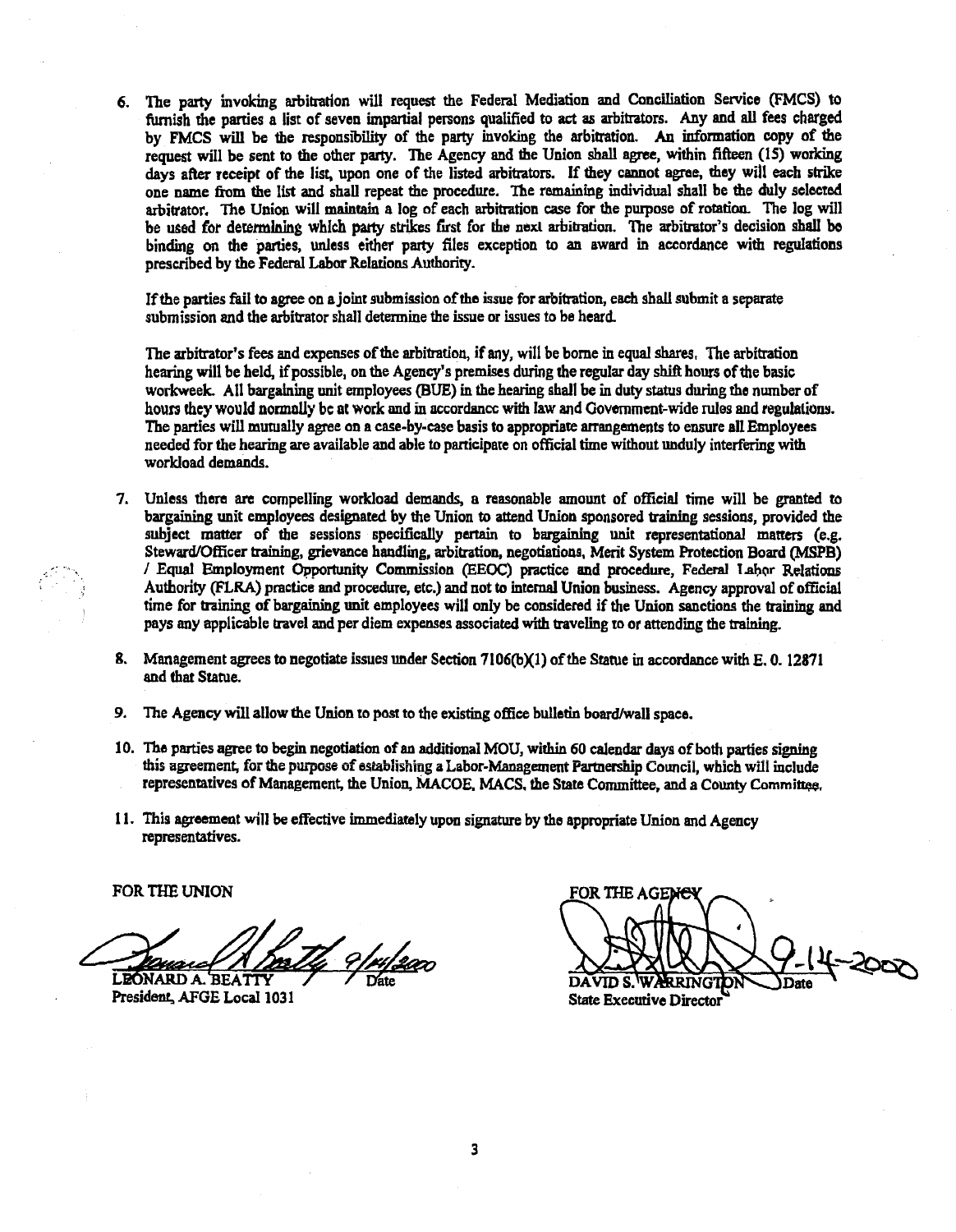## MEMORANDUM OF UNDERSTANDlNG **BETWEEN** DEPARTMENT OF AGRICULTIJRE AND THE AMERICAN FEDERATION OF GOVERNMENT EMPLOYEES

This Memorandum ofUnderstanding is between the Department of Agriculture, hereinafter referred to as USDA, and the American Federation of Government Employees, hereinafter referred to as AFGE.

I. It is agreed that this Agreement is subject to and governed by CSRA.

 $\mathcal{G}$ 

II. The individual employee of the USDA who is a member of the AFGE and included within an exclusive unit shall obtain his/her SF-1187. REQUEST AND AUTHORIZATION FOR VOLUNTARY ALLOTMENT OF COMPENSATION FOR PAYMENT OF EMPLOYEE ORGANIZATION DUES, from AFGE and shall file it with the designated AFGE representative, who will forward it to the Personnel Office of the Agency. In those cases wherein management and the Union disagree regarding the eligibility of an employee for dues withholding. both parties acknowledge that such representation disputes are the sole function of the FLRA and accordingly agree that the dues of such an employee shall be placed in an escrow account pending an appropriate Authority determination. The employee shall be instructed by AFGE to complete Part A and Part B. No other number must appear in the block provided as "identification Number" except the employee's Social Security Number.

III. Deductions wiii be made each pay period by the USDA and remittances will be made each pay period to the National Office of the AFGE. Remittances shall be accompanied by a computer tape, one for each pay period, by Locals, showing the names of the member employees from whose pay dues were withheld, the amount withheld, the code number of the Local to which each employee member belongs, social security number, and will be summarized to show the number of members for whom dues were withheld, total amount withheld, and the amount due the Local. Each tape will also include the name of each employee member for that Local who previously made an allotment for whom no deduction was made whether due to leave without pay or other cause. Such employee shall be designated with an appropriate explanatory term.

IV. It is agreed that Part A of SF-1187, including the insertion of code numbers of the AFGE (52) and the appropriate Local number, will be executed by the Financial Officer of the Local to which the employee member belongs or by the National Secretary-Treasurer of the AFGE, if the member is a member-at-large. The amount so certified shall be the amount of the regular dues (exclusive of initiation fees, assessments, back dues, fines and similar charges and fees). One standard amount for all employees or different amounts of dues for different employees may be specified. If there should be any change in the dues structure or amount; a blanket authorization listing each employee's name and social security number, and the amount of dues to be withheld will be submitted to the appropriate payroll office. The listing will be identified by labor organization and Local codes. Only one such change maynormally be made in any period of twelve consecutive months for a given Local.

V, The payroll office of the USDA will terminate an allotment per a request received in accordance with any one of the following:

- (I) as of the beginning of the first full pay period following receipt of notices that exclusive recognition has been withdrawn;
- (2) at the end of the pay period during which an employee member is separated from USDA;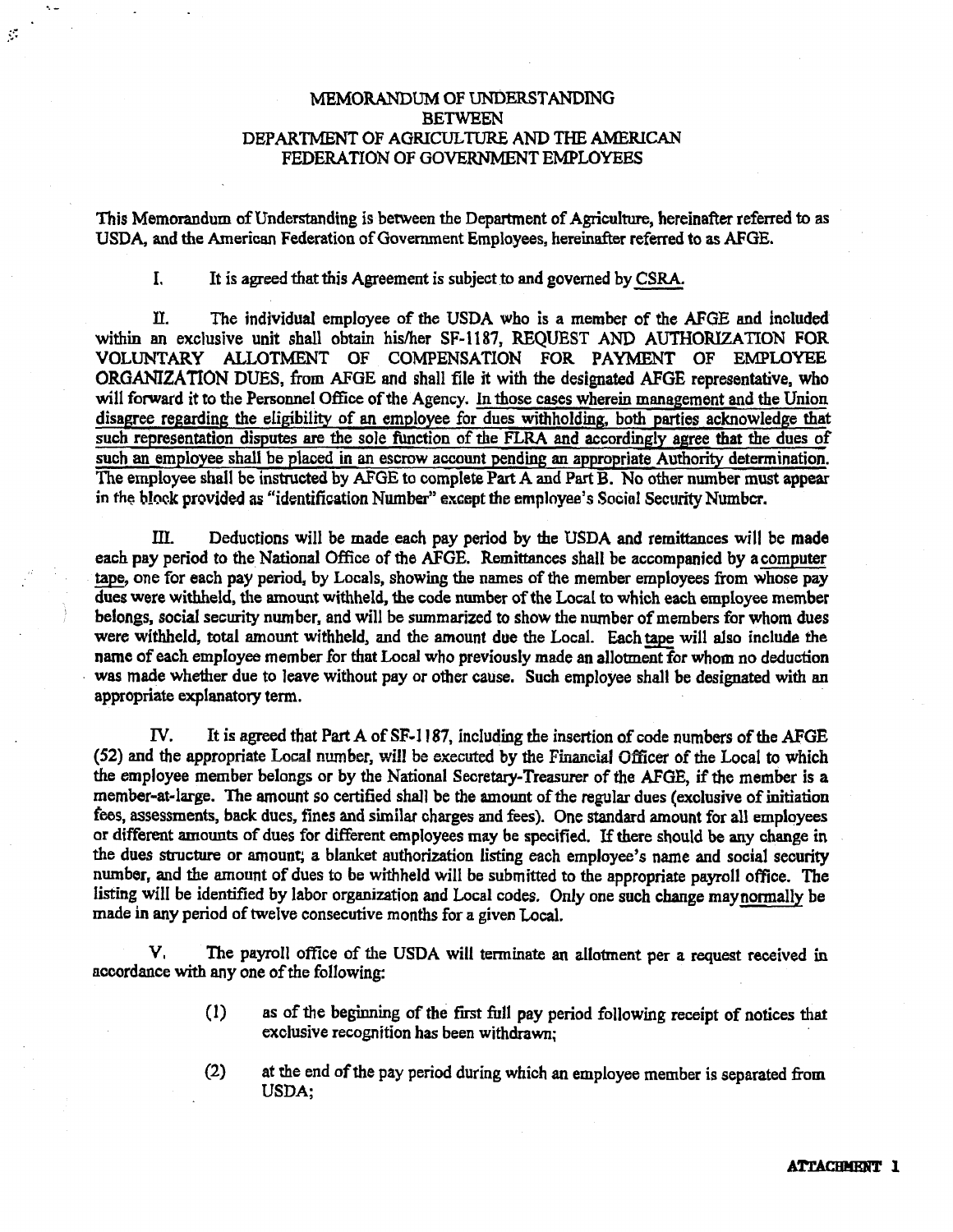- (3) at the end of the pay period during wh.ich payroll office receives notice from the AFGE or a Local of the AFGE that the employee member has ceased to be a member in good standing;
- (4) pursuant to a timely request in accordance with the following time provision effective September 1, 1979, for all revocations received prior to September 1, 1978;
- (5) effective September 1, 1979, and each September 1 thereafter for all allotments in effect as of January 11, 1979;
- (6) on the annual anniversary date of each allotment completed after January 11, 1979.

VI. The USDA payroll office will send to the National Financial Officer of the AFGE a copy of each written revocation of an authorization which it receives. Revocation must be submitted to the appropriate Local in writing over the signature of the member on the Standard Form 1188 and must be submitted to the appropriate Personnel Office not earlier than the first day of the month prior to the annual date upon which revocation may be effective in accordance with the above.

Agreed to on the  $15<sup>th</sup>$  day of January, 1979, and as amended by FLRA decision No. O-P5-1 on April 19, 1979.

Director of Personnel<br>U.S. Department of Agriculture

*Is/* **JOHN W. FOSSUM** *ls/ <i>ls/* **<b>KENNETH T. BLAYLOCK** Director of Personnel American Federation of Government Employees

6122179 **Date** 

, ...

 $\mathbb{R}$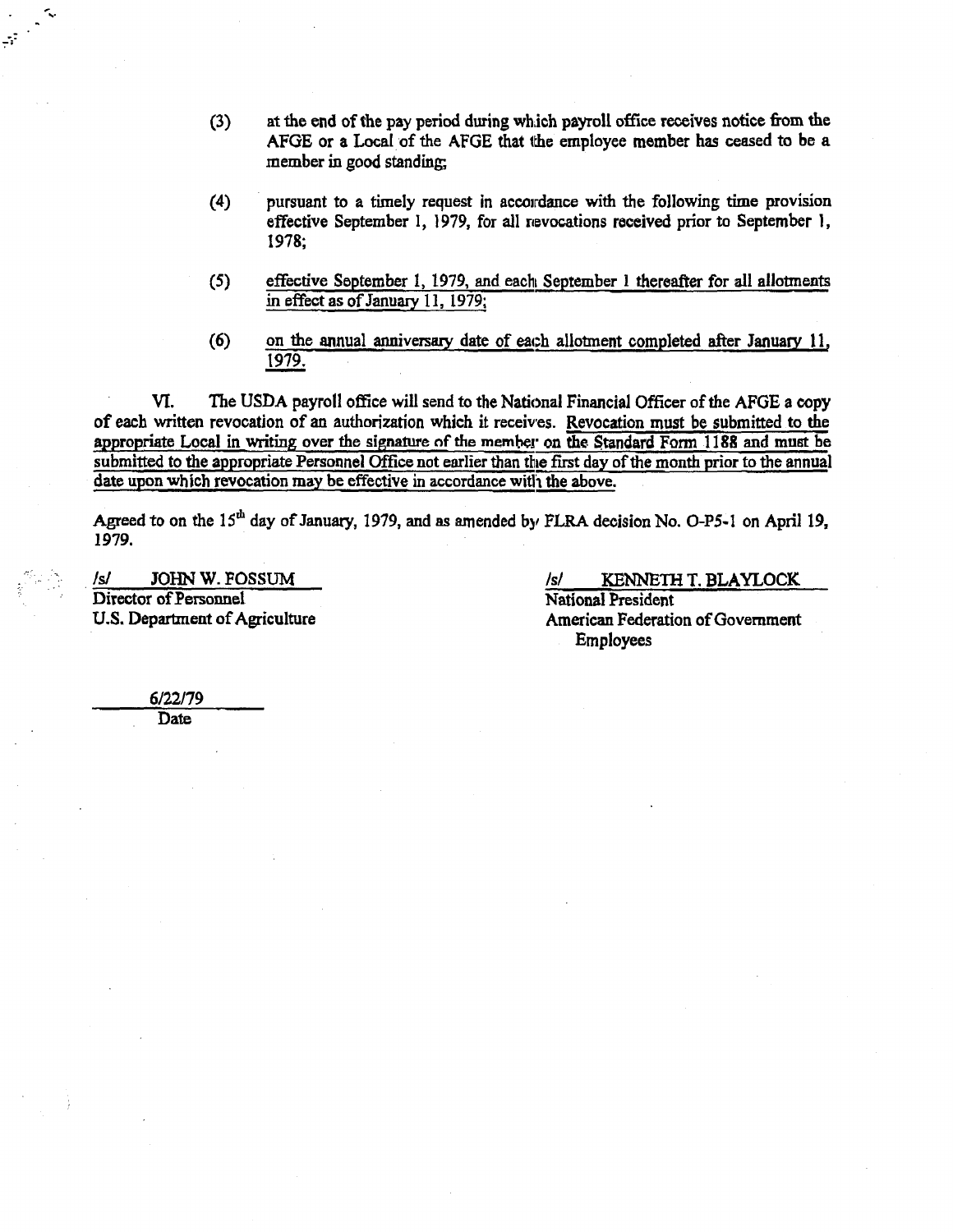### Memorandum of Understanding Union Dues Payroll Deduction

Under the tenns of the new Labor-Management Relations (LRA) Agreement, Management and the Union have agreed to continue to comply with a memorandum of agreement regarding Union dues withholding which was initially negotiated between USDA and AFGE in 1979. A copy of this agreement is contained as appendix K of the LRA Agreement.

While this does not constitute a new agreement, in the past, procedures contained in this agreement have been the source of some confusion. The purpose of this memorandum is to clarify those procedures and to provide for the orderly, timely processing of dues withholding requests and cancellations.

### Uue Withholding

ln order to initiate Union dues withholding by payroll deduction, a bargaining unit employee must complete a Standard Form (SF) 1187, Request and Authorization for Voluntary Allotment of Compensation for Payment of Employee Organization Dues, and submit to the Union for processing. Employees should complete the top portion of the form (with their name, social security number, home address, city, state, zip code and work unir) and sign and date the form at the bottom. The Union President will complete the middle portion of the form, including the amount of dues to be withheld and the Union local number, and will sign and date the form. Dues deductions will nonnally begin the pay period following submission of the SF-1187 to the Personnei Office. Employees can secure SF-1187s in the personnel Office or in the Union Office The Union will provide each employee who submits a completed SF-1187 with a receipt copy of that document for the employee's records. The receipt copy will reflect the pay period in which the deduction is to be made effective, i.e., the "anniversary date."

#### Dues Revocation

Once a bargaining unit employee has processed a union dues withholding request, the employee can terminate union dues deductions on the anniversary date ofthe pay period in which the dues allotment began. To cancel the dues allotment, the employee must submit to the Union a completed Standard Fonn (SF) 1188. Concellation of Payroll Deductions for Labor Organization Dues, at least 6 workdays prior to the beginning of the anniversary pay period and not earlier than the first day of the month preceding the anniversary date. Employees can secure SF-1188s in the personnel Office and in the Union Office. The employee should complete items 1, 2, 3, 5, 7 and 8 of the form prior to submission to the Union. Upon receipt of the completed  $SF-1188$ , the Union will  $(1)$  provide the employee with a receipt copy of the form; (2) verify the anniversary date for cancellation; (3) submit the completed form to the Personnel Office for processing not less than 3 workdays prior to beginning of the pay period in which the anniversary date falls.

Employees who are uncertain regarding the anniversary date oftheir dues allotment can contact the Union Office or the Labor Relations Staff of the Personnel Office for this information.

**Is James C. Sparks**<br>**JAMES C. SPARKS** JAMES C. SPARKS *lsi lsi* Steven M. Hollis **legal of the Steven M. Hollis Personnel Officer** 

STEVEN M. HOLLIS President AFGE Local 3354

 $\frac{9}{26}$  88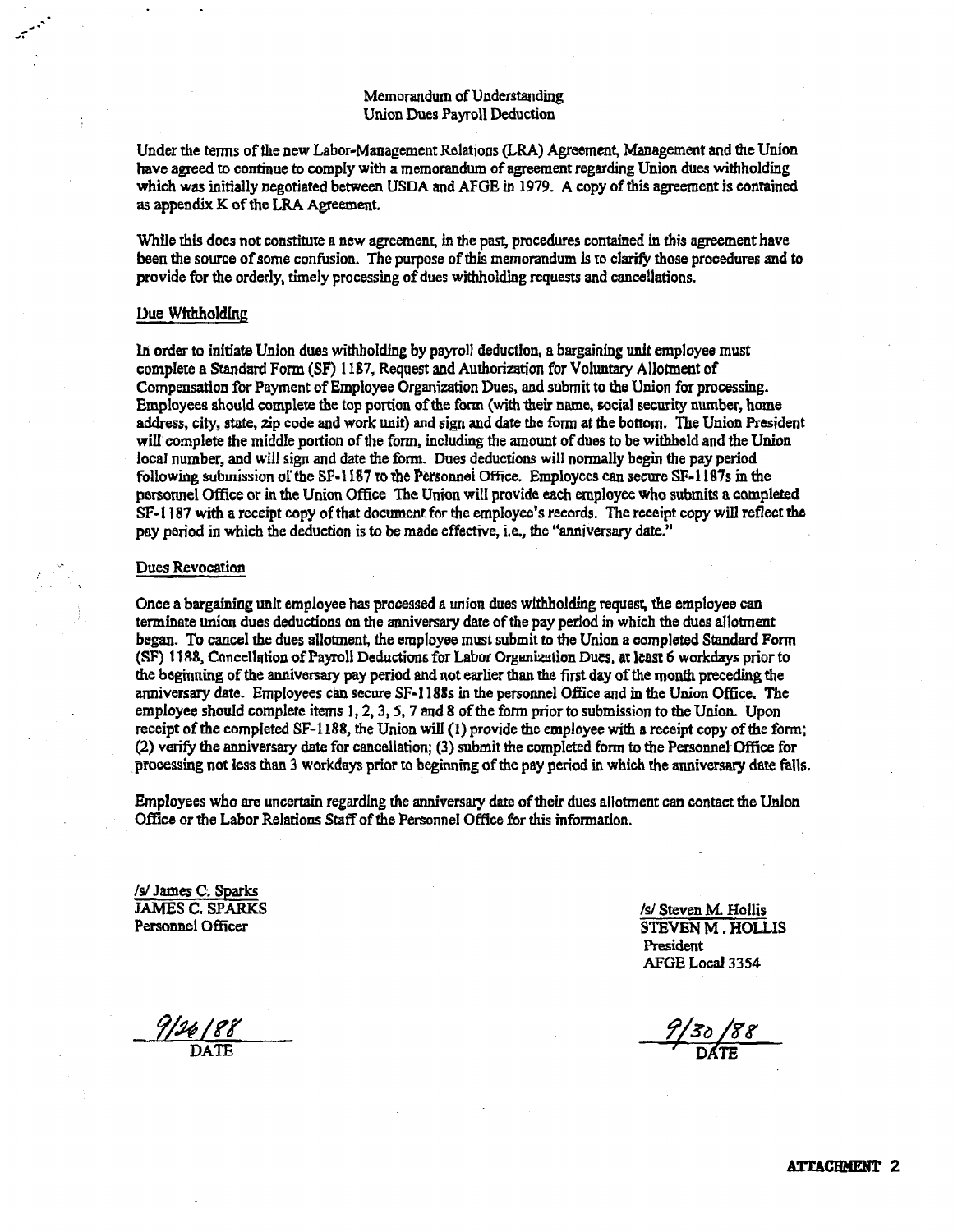# **7103. Definitions; application**

 $(a)$  For the purpose of this chapter $\sim$ 

- (1) "person" means an individual, labor organization, or agency:
- $(2)$  "employee" means an individual-
	- (A) employed in an agency; or
	- (B) whose employment in an agency has ceased because of any unfair labor practice under section 7116 of this title and who has not obtained any other regular and substantially equivalent employment, as determined under regulations prescribed by the Federal Labor Relations Authority:

but does not include

(i) an alien or noncitizen of the u'nited States who occupies a position outside the United States;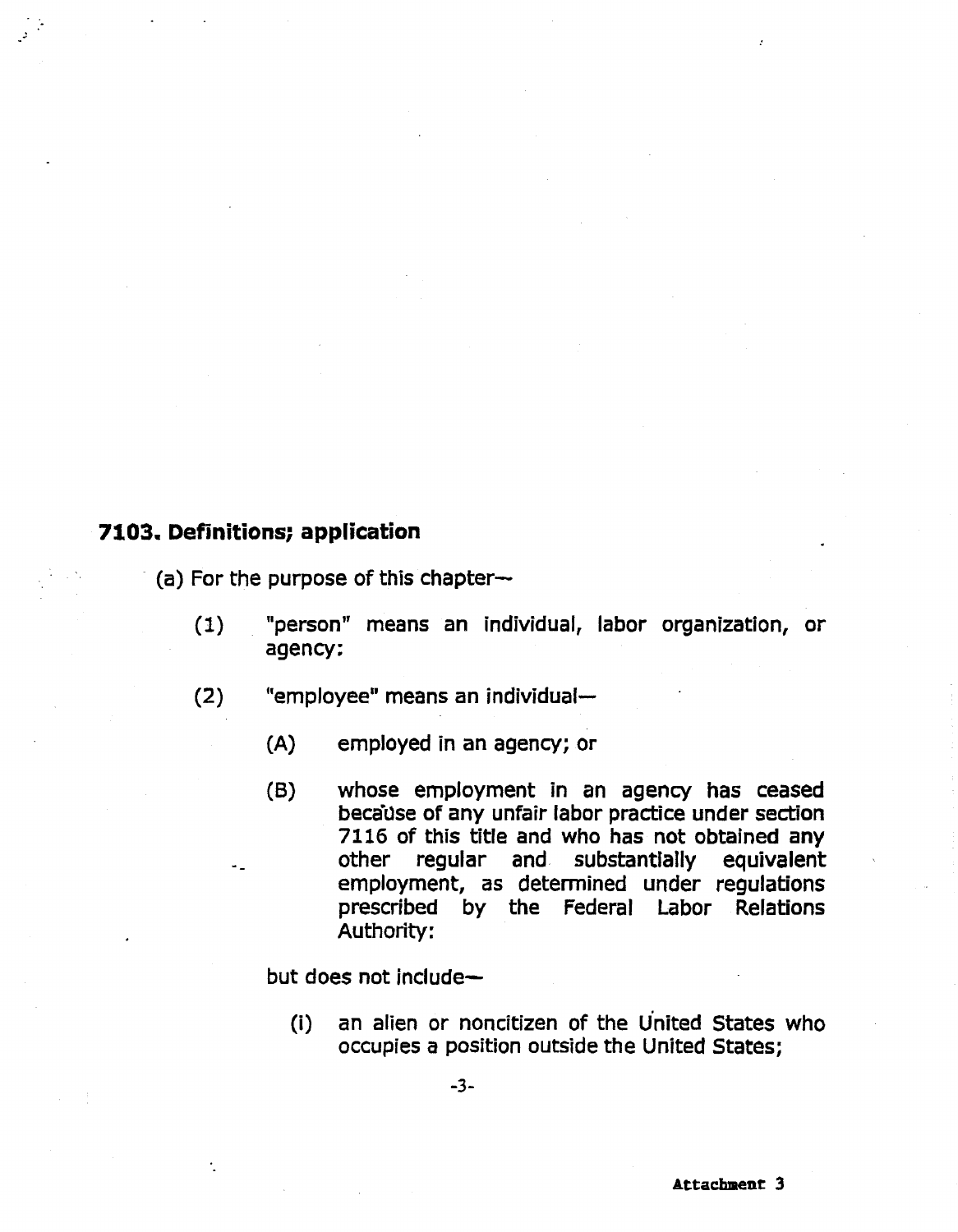- (ii) a member of the uniformed services;
- (iii) a supervisor or a management official;
- (iv) an officer or employee in the Foreign Service of the United States employed in the Department of State, the Agency for International Development, or the International Communication Agency;
	- or
- $(v)$  any person who participates in a strike in violation of section 7311 of this title;
- (3) "agency" means an Executive agency (including nonappropriated fund instrumentality described in section 210S(c) of this title and the Veterans' Canteen Service, Veterans' Administration), the Library of Congress, and the Government Printing Office, but does not include

(A) The General Accounting Office;

- (B) The Federal Bureau of Investigation;
- (C) The Central Intelligence Agency;
- (D) The National Security Agency;
- (E) The Tennessee Valley Authority;
- (F) The Federal Labor Relations Authority; or
- (G) The Federal Service Impasses Panel;
- (H) The National Imagery Office;
- (4) "labor organization" means an organization composed in whole or in part of employees, In which employees participate and pay dues, and which has as a purpose the dealing with an· agency concerning grievances and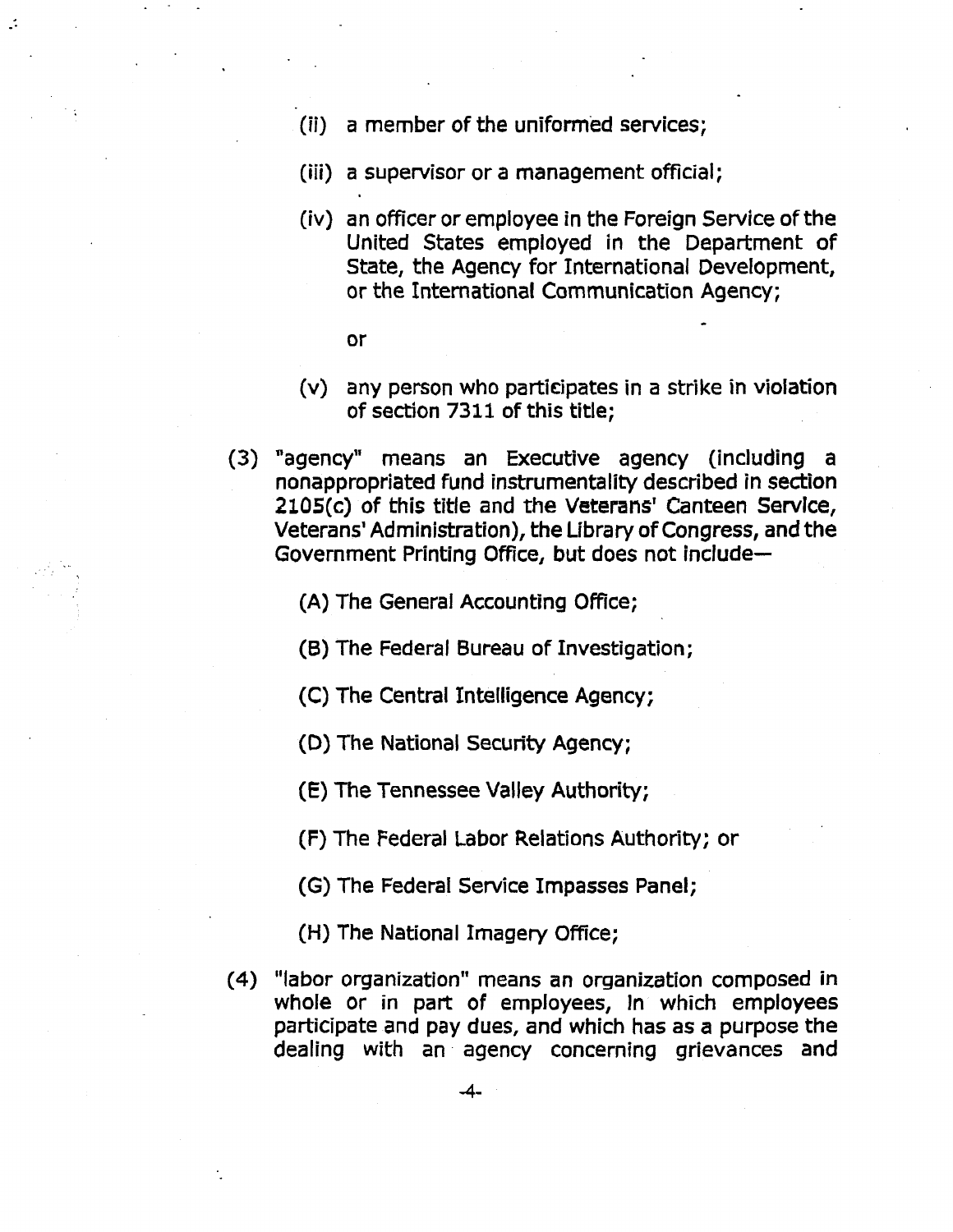conditions of employment, but does not include $-$ 

- (A) an organization which, by its constitution, bylaws, tacit agreement among its members, or otherwise, denies membership because of race, color, creed, national origin, sex, age, preferential or nonpreferential civil service status, political affiliation, marital status, or handicapping condition;
- (B) an organization which advocates the overthrow of the constitutional form of government of the United States;
- (C) an organization sponsored by an agency;
	- or
- (D) an organization which participates in the conduct of a strike against the Government or any agency thereof or imposes a duty or obligation to conduct, assist, or participate in such a strike;
- (S) "dues" means dues, fees, and assessments:
- (6) "Authority" means the Federal Labor Relations Authority described in section 7104(a) or this title;
- (7) "Painel" means the Federal Service Impasses Panel described in section  $7119(c)$  of this title;
- (B) "collective bargaining agreement" means an agreement entered into as a result of collective bargaining pursuant to the provisions of this chapter;
- $(9)$  "grievance" means any complaint-
	- $(A)$  by any employee concerning any matter relating to the employment of the employee;
	- (B) by any labor organization concerning any matter relating to the employment of any employee; or (i)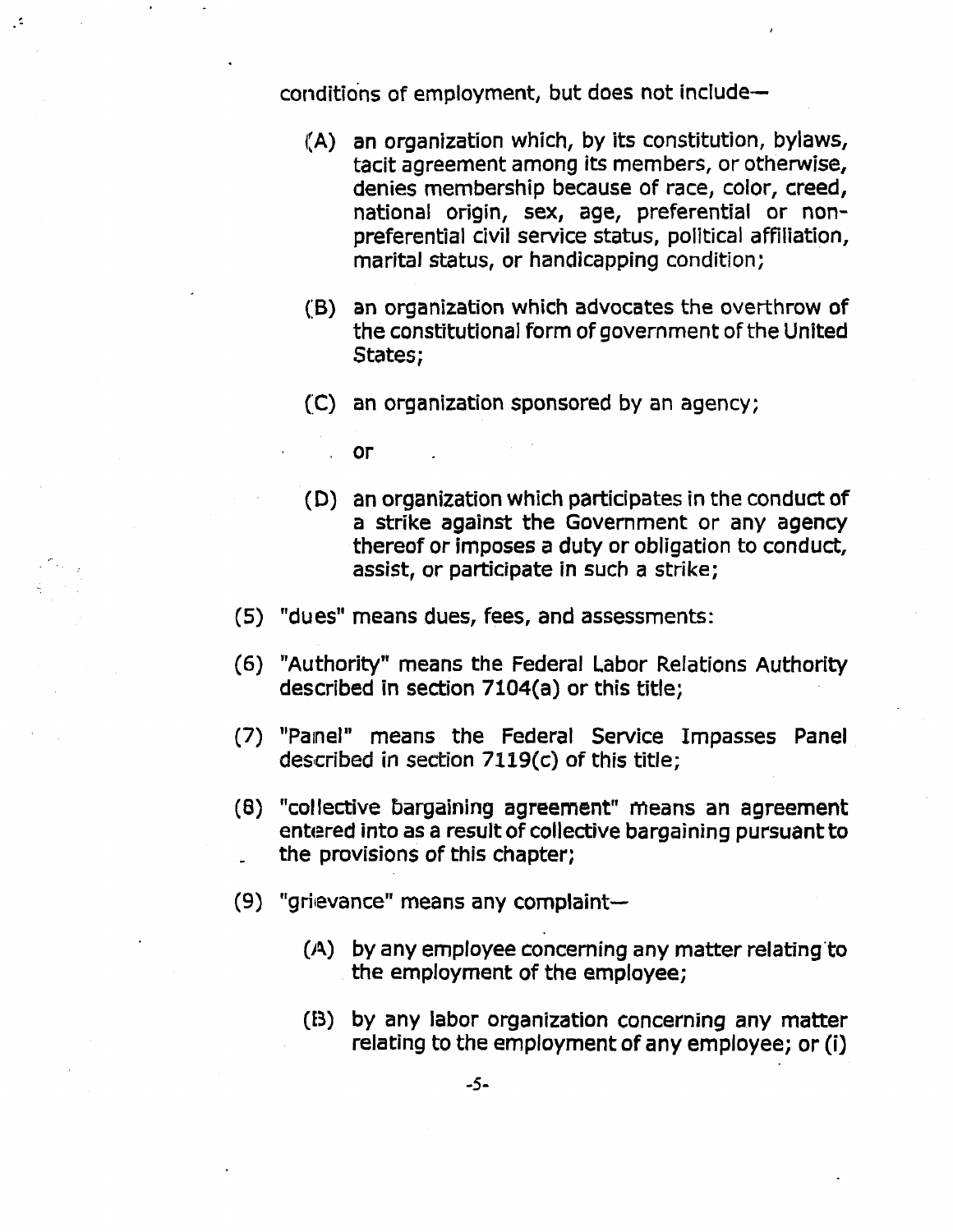the effect or interpretation, or a claim of breach, of a collective bargaining agreement; or affecting conditions of employment;

- (C) by any employee, labor organization, or agency concerning
	- (i) the effect . or interpretation, or a claim of breach, of a collective bargaining agreement; or
	- (ii) law, rule or applicable regulation
- (10) "supervisor" means an individual employed by an agency having authority in the interest of the agency to hire, direct, assign, promote, reward, transfer, furlough, layoff, recall, suspend, discipline, or remove employees, to adjust their grievances, or to effectively recommend such action, if the exercise of the authority is not merely routine or clerical in nature but requires the consistent exercise of independent judgment, except that, with respect to any unit which includes firefighters or nurses, the term "supervisor" includes only those individuals who devote a preponderance of.their employment time to exercising such authority;
- (11) "management official" means an individual employed by an agency in a position the duties and responsibilities of which require or authorize the individual to formulate, determine, or influence the policies of the agency;
- {12) "collective bargaining" means the performance of the mutual obligation ofthe representative of an agency and the exclusive representative of employees in an appropriate unit in the agency to meet at reasonable times and to consult and bargain in good-faith effort to reach agreement with respect to the conditions of employment affecting such employees and to execute if requested by either party, a written document incorporating any collective bargaining agreement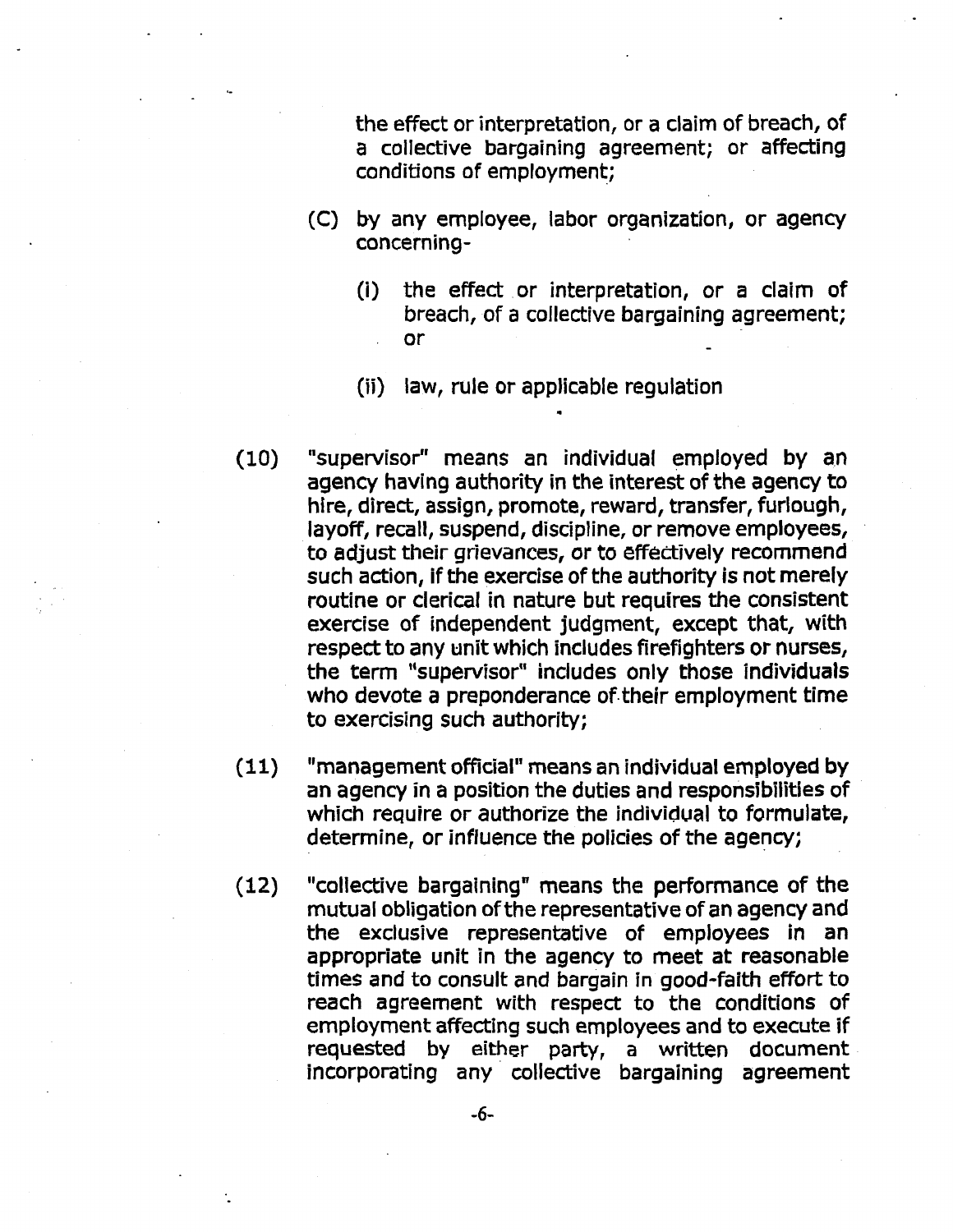reached, but the obligation referred to in this paragraph does not compel either party to agree to a proposal or to make a concession;

- (13) "confidential employee" means an employee who acts in a confidential capacity wlth respect to an individual who formulates or effectuates management policies in the field of labor-management relations;
- (14) "conditions of employment" means personnel policies, practices, and matters, whether established by rule, regulation, or otherwise, affecting working conditions, except that such term does not include policies, practices, and matters
	- (A) relating to political activities prohibited under subchapter III of chapter 73 of this title:
	- (B) relating to the classification of any position; or
	- (C) to the extent such matters are specifically provided for by Federal statute:
- $(15)$  "professional employee" means-
	- $(A)$  an employee engaged in the performance of work-
		- {i) requiring knowledge of an advanced type in a field of science or learning customarily acquired by a prolonged course of specialized intellectual instruction and study in an institution of higher learning or a hospital (as distinguished from knowledge acquired by a general academic education, or from an apprenticeship, or from training in the performance of routine mental, manual, mechanical, or physical activities);
		- (ii) requiring the consistent exercise of discretion and judgment in its performance;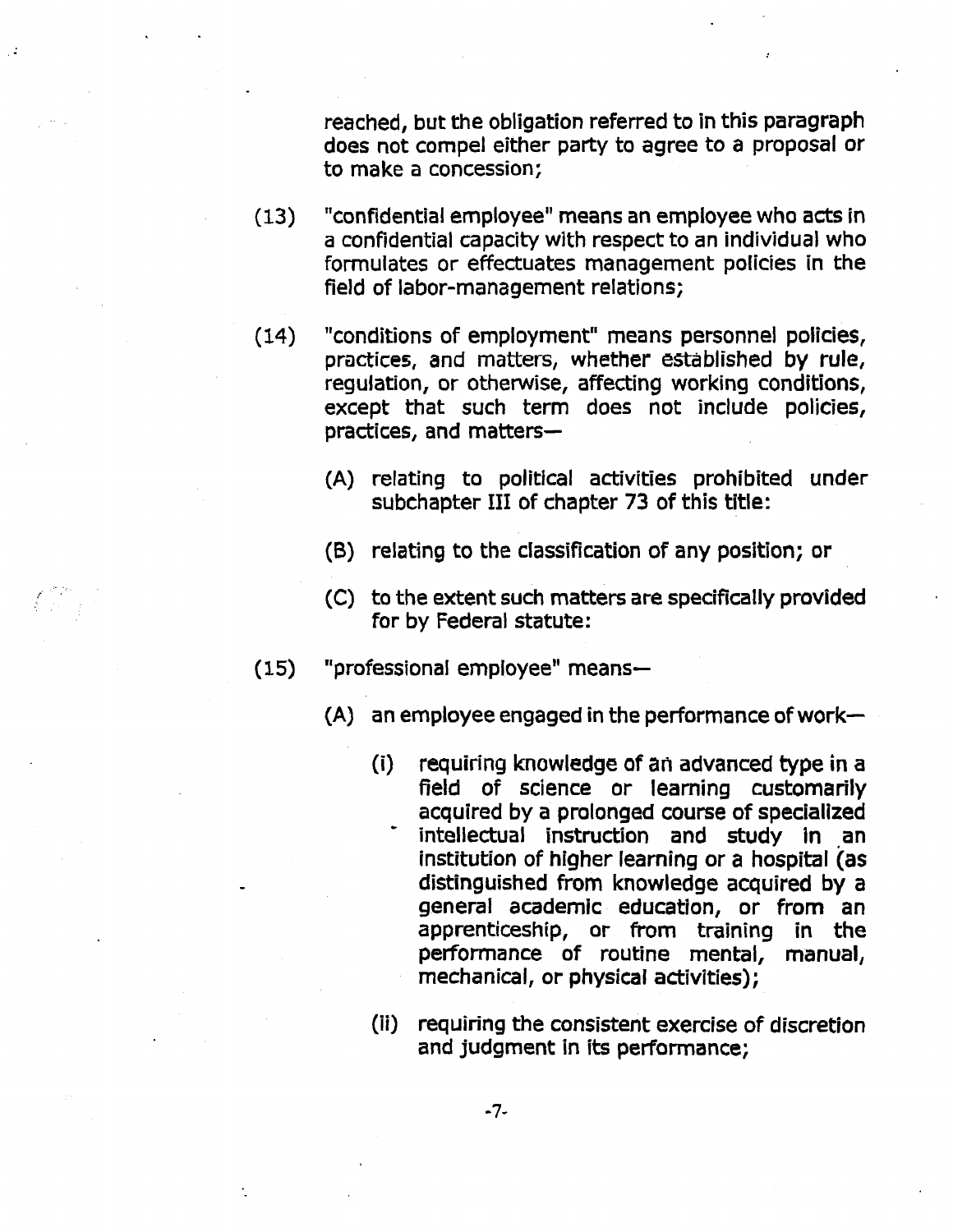- (iii) which is predominantly intellectual and varied in character (as distinguished from routine mental, manual, mechanical, or physical work); and (iv) which is of such character that the output produced or the result accomplished by such work cannot be standardized in relation to a given period of time; or
- (B) an employee who has completed the courses of specialized intellectual instruction and study described in subparagraph(A)(i) of this paragraph and is performing related work under appropriate direction or guidance to qualify the employee as a professional employee described in subparagraph(A) of this paragraph;
- (16) "exclusive representative" means any labor organization which-
	- (A) is certified as the exclusive representative of employees in an appropriate unit pursuant to section 7111 of this title; or
	- (B) was recognized by an agency immediately before the effective date of this chapter as the exclusive representative of employees in an appropriate unit
		- (i) on the basis of an election, or
		- (ii) on any basis other than an election, and continues to be so recognized in accordance with the provisions of this chapter.
- (17) "firefighter" means any employee engaged in the performance of work directly connected with the control and extinguishment of fires or the maintenance and use of firefighting apparatus and equipment; and
- (18) "United States" means the 50 States, the District of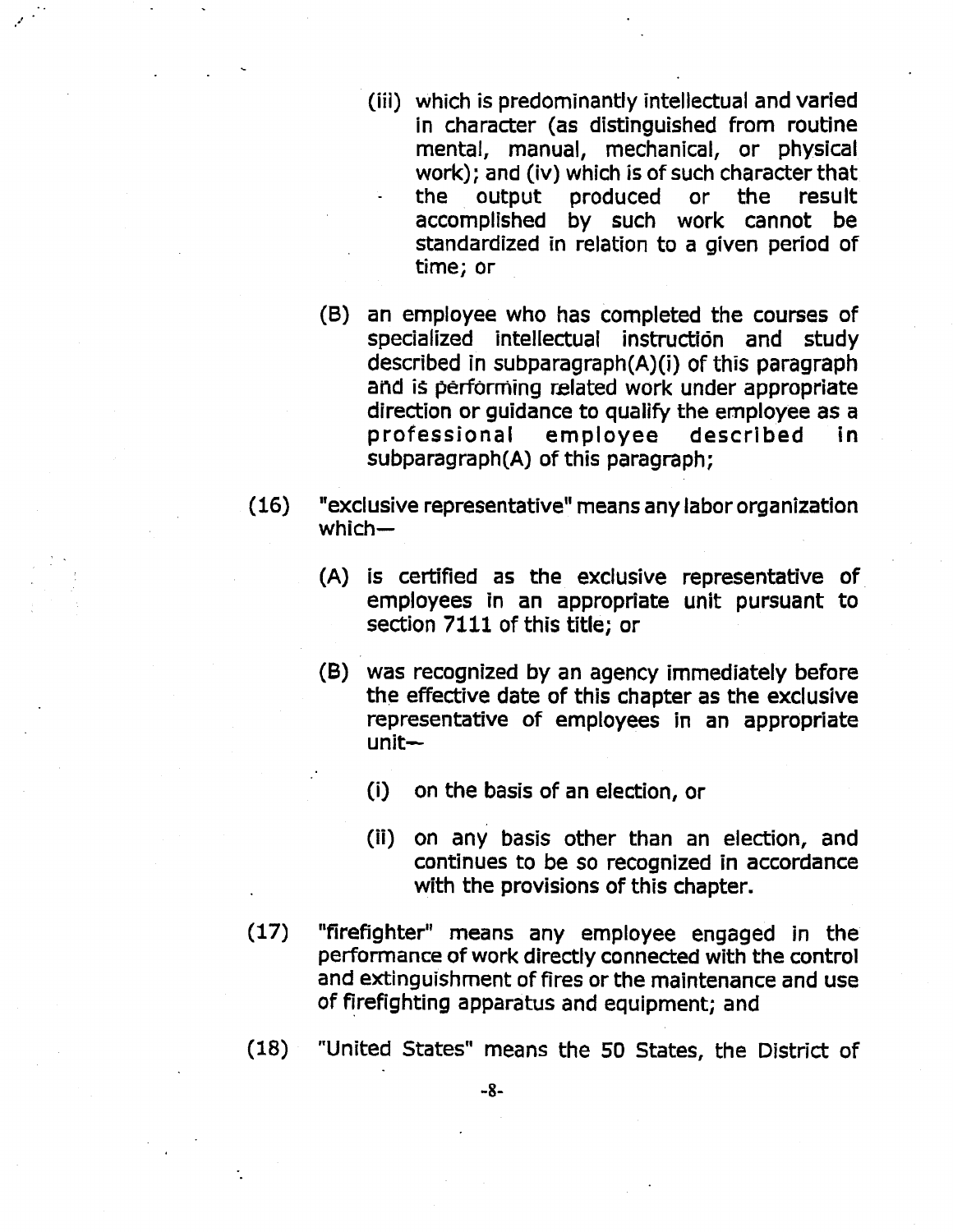Columbia, the Commonwealth of Puerto Rico, Guam, the Virgin Islands, the Trust Territory of the Pacific Islands, and any territory or possession of the United States.

- (b) {1) The President may issue an order excluding any agency or subdivision thereof from coverage under this chapter if the President determines that
	- (A) the agency or subdivision has a primary function intelligence, counterintelligence, investigative, or national security work, and
	- (B) the provisions of this chapter cannot be applied to that agency or subdivision in a manner consistent with national security requirements and considerations.
	- (2) The President may issue an order suspending any provision of this chapter with respect to any agency, installation, or activity located outside the 50 States and the District of Columbia, if the President determines that the suspension is necessary in the interest of national security.

# 7104. Federal Labor Relations Authority

- (a) The Federal Labor Relations Authority is composed of three members, not more than 2 of whom may be adherents of the same political party. No member shall engage in any other business or employment of hold another office or position in the Government of the United States except as otherwise provided by law.
- (b). Members of the Authority shall be appointed by the President by and with the advice and consent of the senate, and may be removed by the President only upon notice and hearing and only for inefficiency, neglect of duty, or malfeasance in office. The President shall designate one member to serve as Chairman of the Authority.

 $(c)(1)$  One of the original members of the Authority shall be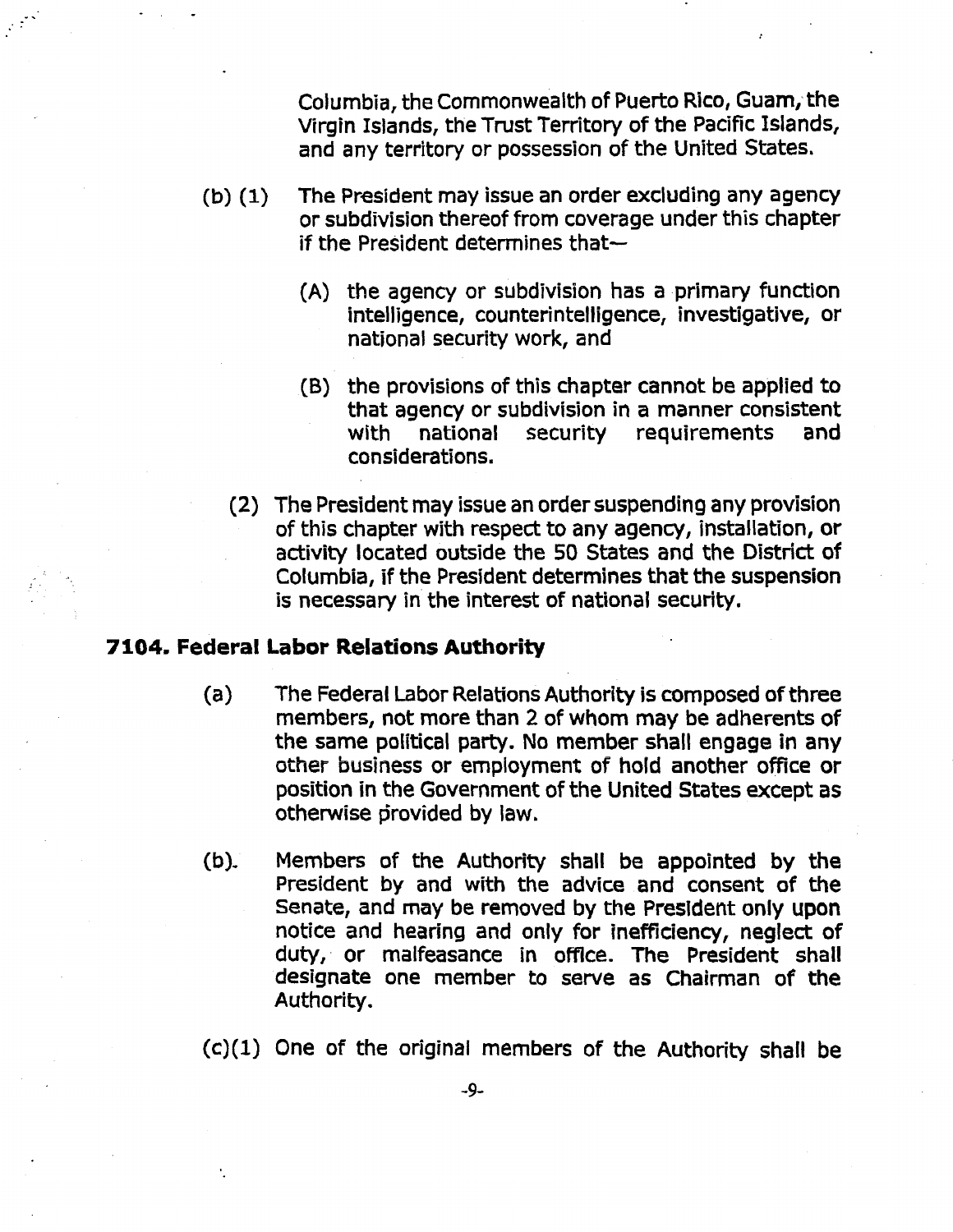# Subchapter III- Grievances

## **7121. Grievance procedures**

- (a) (1) Except as provided in paragraph (2) of this subsection, any collective bargaining agreement shall provide procedures for the settlement of grievances, including questions of arbitrability. Except as provided in subsection (d) and (e) of this section, the procedures shall be the exclusive procedures for resolving grievances which fall within Its coverage.
	- {2) Any collective bargaining agreement may exclude any matter from the application of the grievance procedures which are provided for in the agreement.

(b) Any negotiated grievance procedure referred to in subsection (a) of this section shall-

- $(1)$  be fair and simple.
- (2) provide for expeditious processing, and
- $(3)$  include procedures that-

-36

**···--'L** - .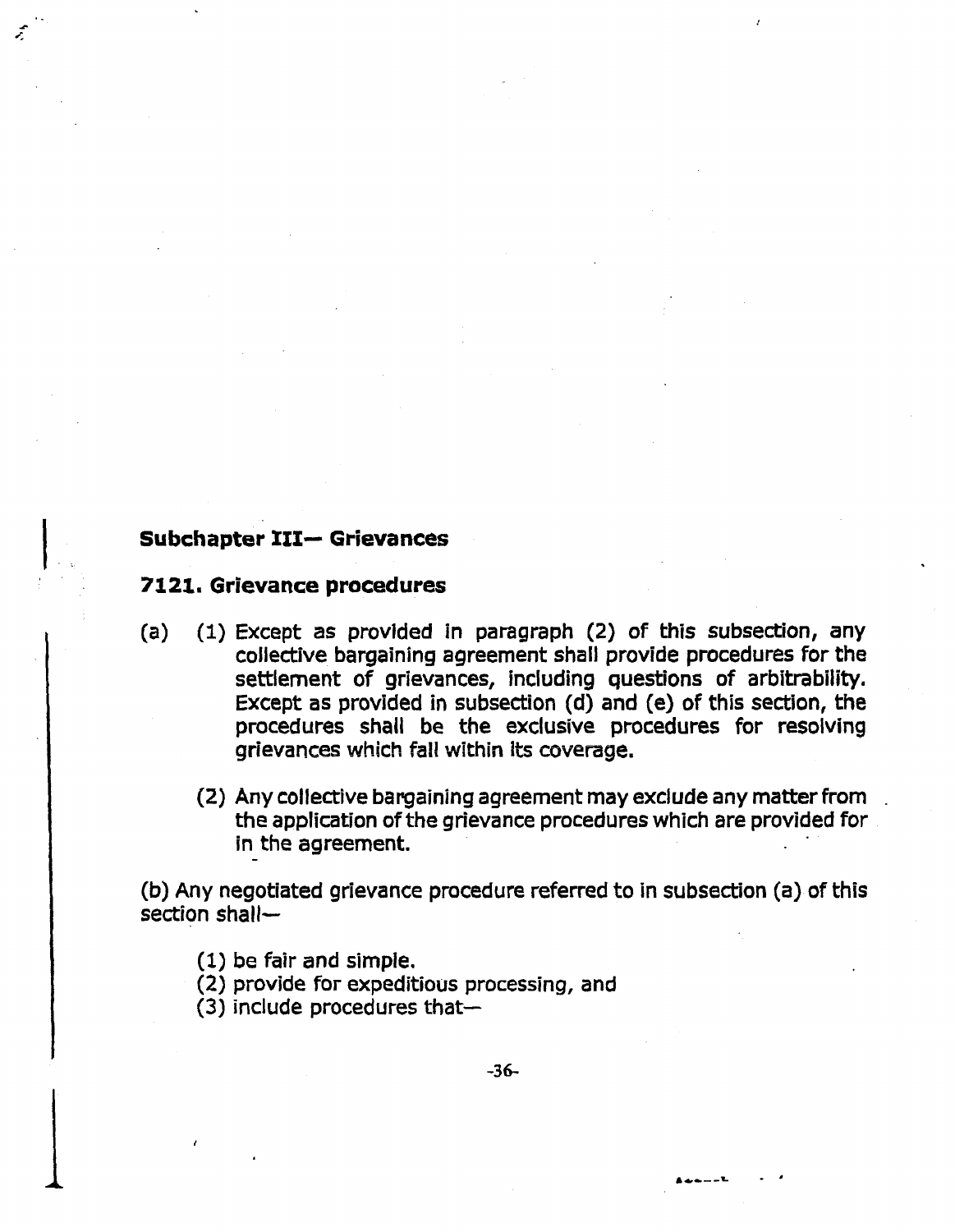- (A} assure an exclusive representative the right, in its own behalf or on behalf of any employee in the unit represented by the exclusive representative, to present and process grievances;
- (B) assure such an employee the right to present a grievance on the employee's own behalf, and assure the exclusive representative the right to be present during the grievance proceeding; and
- (C) provide that any grievance not satisfactorily settled under the negotiated grievance procedure shall be subject to binding arbitration which may be invoked by either the exclusive representative or the agency.

(c) The preceding subsections of this section shall not apply with respect to any grievance concerning-

- $(1)$  any claimed violation of subchapter II of chapter 73 of this title (relating to prohibited political activities);
- (2) retirement, life insurance, or health insurance;

.. "

- $(3)$  a suspension or removal under section 7532 of this title;
- $(4)$  any examination, certification, or appointment; or
- (5) the classification of any position which does not result in the reduction in grade or pay of an employee.

{d) An aggrieved employee affected by a prohibited personnel practice under section  $2301(b)(1)$  of this title which also falls under the coverage of the negotiated grievance procedure may raise the matter under a statutory procedure or the negotiated procedure, but not both. An employee shall be deemed to have exercised his option under this subsection to raise the matter under either a statutory procedure or the negotiated procedure at such time as tbe employee timely initiates an action under the applicable statutory procedure or timely files a grievance in writing, in accordance with the provisions of the parties' negotiated procedure, whichever event occurs first. Selection of the negotiated procedure in no manner prejudices the right of an aggrieved employee to request the Merit Systems Protection Board to review the final decision pursuant to section 7702 of this title in the case of any personnel action that could have been appealed to the Board, or, where applicable, to request the Equal Employment Opportunity Commission to review a final decision in any other matter involving a complaint of